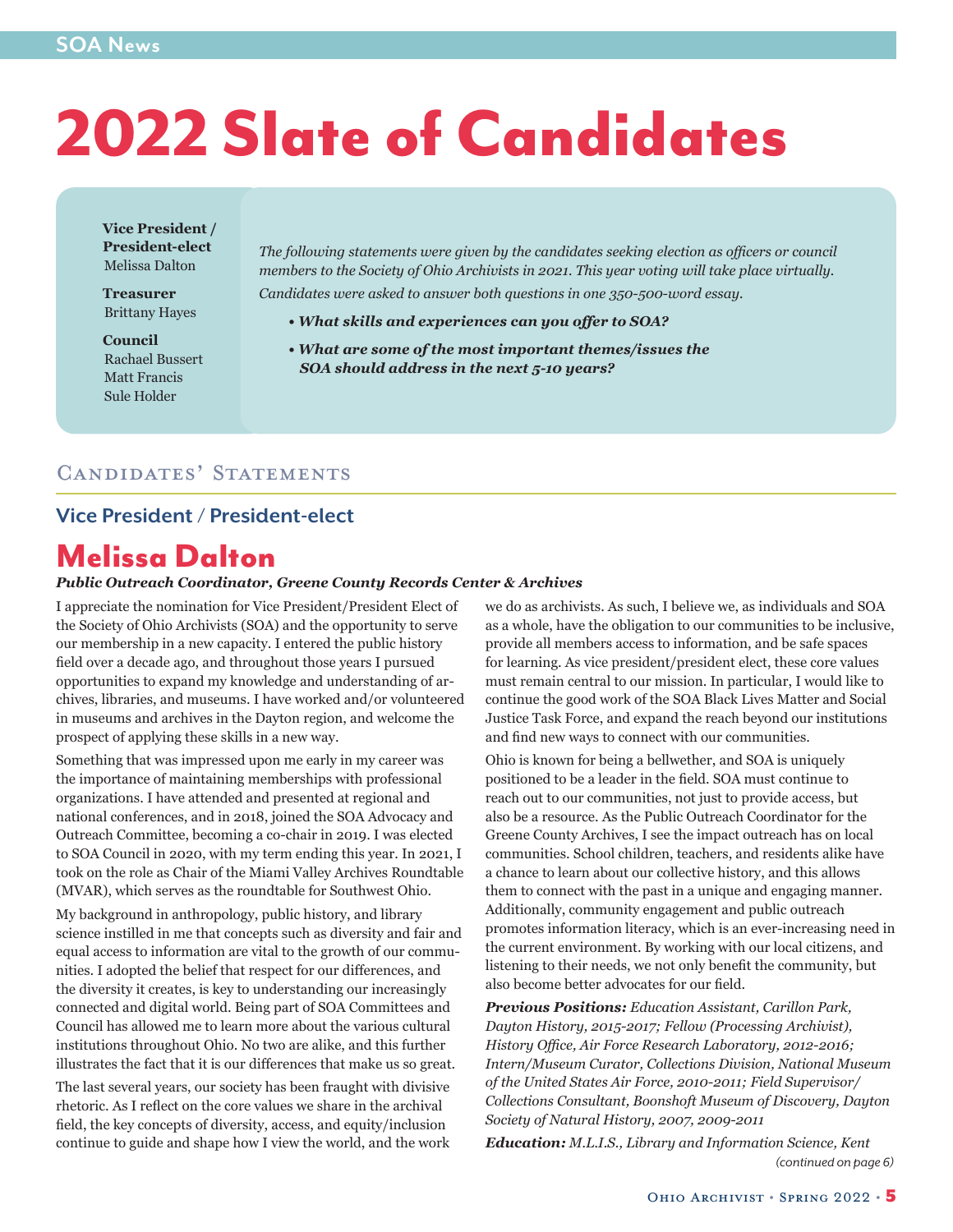*State University, 2021; M.A., History with a concentration in Public History, Wright State University, 2010; B.A., Anthropology, Ohio University, 2003*

*Professional Associations: Society of Ohio Archivists (SOA), 2012-present; Advocacy & Outreach Committee, 2018-present; Co-Chair, 2019-2020; Council Member, 2020-present; Society of*  *American Archivists (SAA), 2010-present; National Association of Government Archives and Records Administrators (NAGARA), 2018-present; County Archivists & Records Managers Association (CARMA), 2018-present; Miami Valley Archives Roundtable (MVAR), 2010-present; Chair, 2021-present; Midwest Archives Conference (MAC), 2009-2015, 2021-present; American Alliance of Museums (AAM), 2009-2017*

#### **Treasurer**

## Brittany Hayes

#### *Library Specialist, University of Akron*



I offer a variety of skills and experiences to SOA. The skills I can offer are organizational skills, time management skills, project management skills, and good communication skills. These are important transferable skills for any occupation, and I think they would serve well in the treasurer role. As far as experiences go, I was

a member of the Educational Programming Subcommittee in 2020, so I have had some experience in planning a meeting especially if it's a virtual one. This past experience would make me a good fit for the treasurer position because I am already familiar with SOA and I have served SOA in some capacity. I think there are two important issues that SOA should address in the next 3-5 years. One issue is the rise of born digital records. Born digital

records can range from emails to Word documents to cellphone video recording an event. These records are becoming more common, and we must come up with ways to prolong those records. Another issue the SOA should address in the next 3-5 years is diversity or lack of diversity in the archival field. Not only should we address how to get people of different racial and cultural backgrounds to explore a career in the archival field, but also taking in more diverse collections like African American and LGBTQ collections.

*Previous Positions: Library Cataloging Specialist, University Libraries Electronic Services, University of Akron, 2014-2020*

*Education: M.L.I.S., Library and Information Sciences, Kent State University, 2013; B.A., Baldwin-Wallace University, 2011*

*Professional Associations: Society of Ohio Archivists (SOA), 2017-2021; Educational Programming Committee, 2020; Society of American Archivists (SAA), 2020-2022; NOTSL, 2014-2020; OhioDig, 2016-2020; AMIA, 2019-2020*

#### **Council**

### Rachael Bussert

#### *Local History Librarian, Dayton Metro Library*



I have been working professionally as an archivist for thirteen years and have worked with local history collections, congressional papers, and university archives in both academic and public libraries. I bring a background in collection management, instruction, and public programming. I started my career as a student in the Public

History program at Wright State University. As it often happens, job opportunities took me away from Ohio for most of my career up until recently. Since returning to Ohio, serving on the SOA Educational Programming Committee has been invaluable in reconnecting me to issues archivists face across the state. If given the opportunity, I would like to take my involvement in those issues to the next level by serving as a Council Member.

I am currently serving as the cochair for the SOA Educational

Programming Committee. Prior to my service on the Educational Programming Committee, I have experience in developing archival continuing education from my service on the Academy of Certified Archivists and the Association of Hawaii Archivists (AHA) Board of Directors. My work on the Academy of Certified Archivists Exam Development Committee included aligning the exam questions with current archival standards and reviewing publications to include in the test preparation material. As a member of the AHA Board of Directors I served on the Education Committee, focusing on bringing online archival continuing education opportunities to members in the neighbor islands.

What issues should SOA address in the next three to five years? We are in a time right now where archival institutions need to reframe their role in the communities that they serve. There truly is a new paradigm in the stewardship of history and an understanding that at times it better serves communities to be their own archivists than to deposit their material in an institution.

*(continued on page 7)*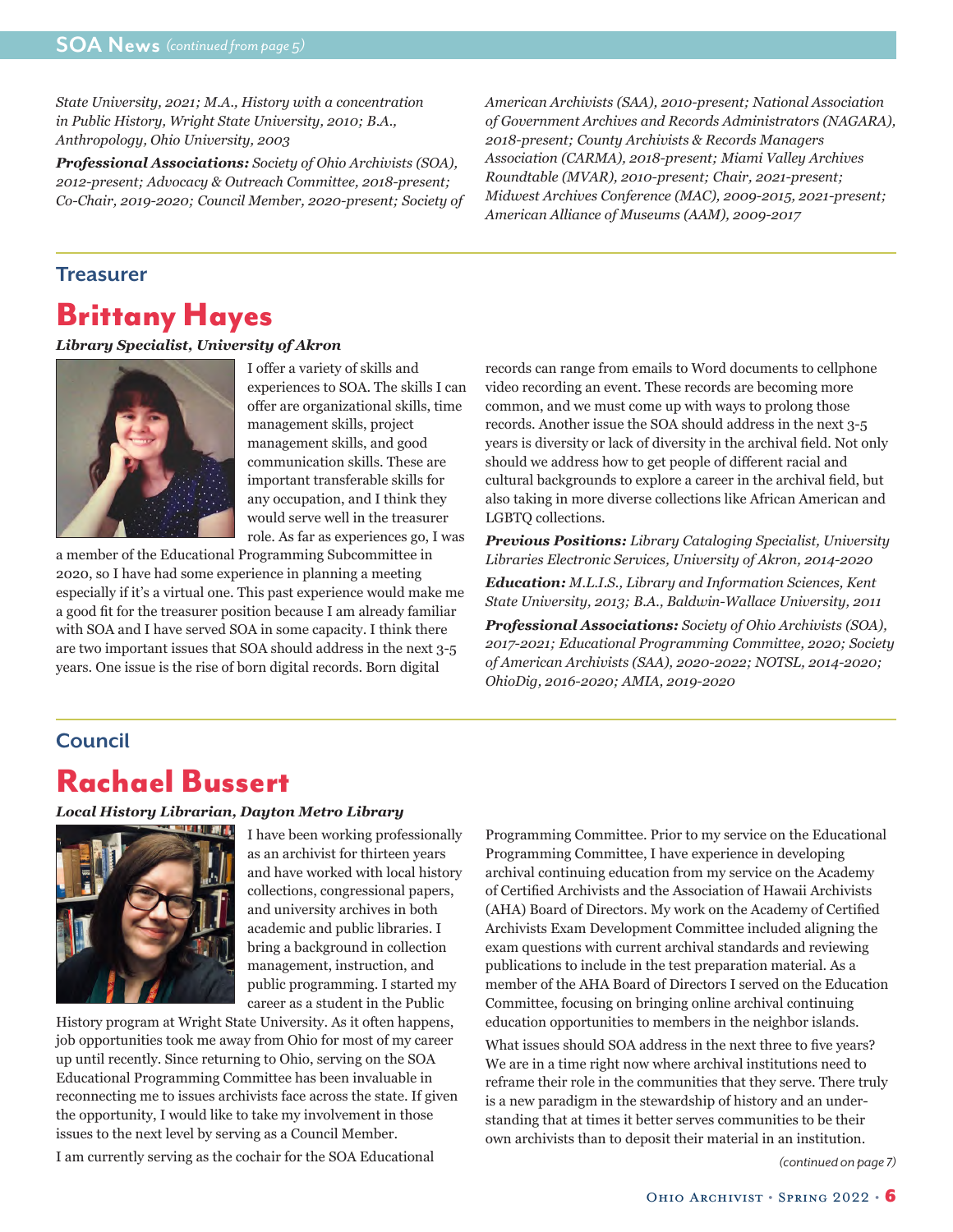How can we help support community archivists as they preserve their own history? As an organization we should be a partner to community archivists by offering opportunities such as training and mentorships.

Additionally, SOA has been a strong supporter of paid internships. There is still the huge issue of internship flexibility. Graduate students start their programs from different life stages and economic conditions. As a profession we need to explore how we can create internships that include evening and weekend hours with remote and onsite opportunities.

*Previous Positions: Information Services Librarian, Archives Emphasis, Dayton Metro Library, 2018-2021; Congressional Papers Archivist, University of Hawaii at Manoa, 2014-2018; Acting Head, University Archives and Manuscripts Department, University of Hawaii at Manoa, 2015-2017; Senior Project* 

*Archivist, Michigan Technological University, 2012-2014; Project Archivist, Northern Michigan University, 2010-2012*

*Education: B.A., History, The Ohio State University, 2005; M.A., Public History, Wright State University, 2010; M.L.I.S., Wayne State University, 2014; Certified Archivist, 2013-present*

*Professional Associations: Academy of Certified Archivists (ACA), 2013-present; Miami Valley Archives Roundtable (MVAR), 2018-present; Society of Ohio Archivists (SOA), 2018-present; Educational Programming Committee Co-Chair 2020-2022; Midwest Archives Conference (MAC), 2010-2014, 2021-present; Association of Hawaii Archivists (AHA), 2016- 2018; Board of Directors 2018; American Library Association (ALA), 2021-present; Society of American Archivists (SAA), 2012-2016, 2018, 2020-present* 

# **Council**

# Matt Francis

*Archivist, Ohio Northern University*



I am honored to put my name forward for a council position with the Society of Ohio Archivists. After receiving my MA in public history from Wright State University in 2008, I began a mini-nationwide tour to start my career as an archivist, beginning in Wyoming, moving to the northern reaches of New York, and then to central

Pennsylvania, before finally returning home to Ohio in 2018 to work as the Archivist at Ohio Northern University. Since coming back to Ohio, it has been a true privilege to serve SOA over the past four years first as the Chair of the Membership Committee, and then after a recent merging of committees, the Co-Chair of the Membership & Awards Committee. During this time I have come to owe our organization a debt of gratitude. Thanks largely to SOA, I have continued to grow and develop as an archivist, due to both the professional development opportunities offered by SOA, as well as having the opportunity to regularly engage with the members of our organization through my committee work. Now, I hope to continue to build on these experiences, along with my past service to other professional organizations, including the Society of American Archivists (Mentoring Subcommittee, 2018 Annual Meeting Program Committee, and the CFW Coker Award Subcommittee) and the Mid-Atlantic Regional Archives Conference (2016 Annual Meeting Program Committee), to hopefully continue to serve our SOA community through a seat on council.

If trusted with this opportunity, I would look forward to collaborating with others as we seek to build on the previous work and accomplishments that have built our organization. More specifically, in the role of a council member, I would work to

continue to explore and advocate for ways that SOA can continue to offer new opportunities and resources for our members and potential new members, particularly students and new professionals. Additionally, I would focus on continuing to listen, learn, engage, and take actions to help push our organizations continued growth in regards to diversity, equity, and inclusion work. In support of both of these aims, I would continue to build on the work and mindset that I brought to my Membership Committee work, including engaging on ideas such as (but not limited to) student member specific benefits, the potential launch of a new SOA mentorship program, to continuing looking at new ideas and spaces for how and where our members can engage with one another.

Thank you for your time in reading our candidate statements, and for your consideration. Regardless of outcome, I truly look forward to collaborating with, serving, and being inspired by our members for years to come.

*Previous positions: Associate Head, Special Collections Library, Penn State University, University Park, 2017-2018; Head of Collections Management, Special Collections Library, Penn State University, University Park, 2013-2017; College Archivist, College Libraries, SUNY Potsdam, 2011-2013; Processing Archivist, American Heritage Center, University of Wyoming, 2008-2011* 

*Education: M.A., Public History, Archival Administration Concentration, Wright State University, 2008; B.A., History, Bluffton University, 2002*

*Professional associations: Society of Ohio Archivists (SOA), 2018-present; Membership Committee Chair, 2018-2020; Membership and Awards Committee Co-Chair, 2020-2022; Society of American Archivists (SAA), 2008-present; Theodore Calvin Pease Award Subcommittee, 2021-present; Mentoring Subcommittee, 2018-2020; Annual Meeting Program Committee, 2017-2018; CFW Coker Award Subcommittee, 2014-2017; Academic Library Association of Ohio, 2018-present; Mid-Atlantic Archives Conference, 2011-2018; Annual Meeting* 

*(continued on page 8)*